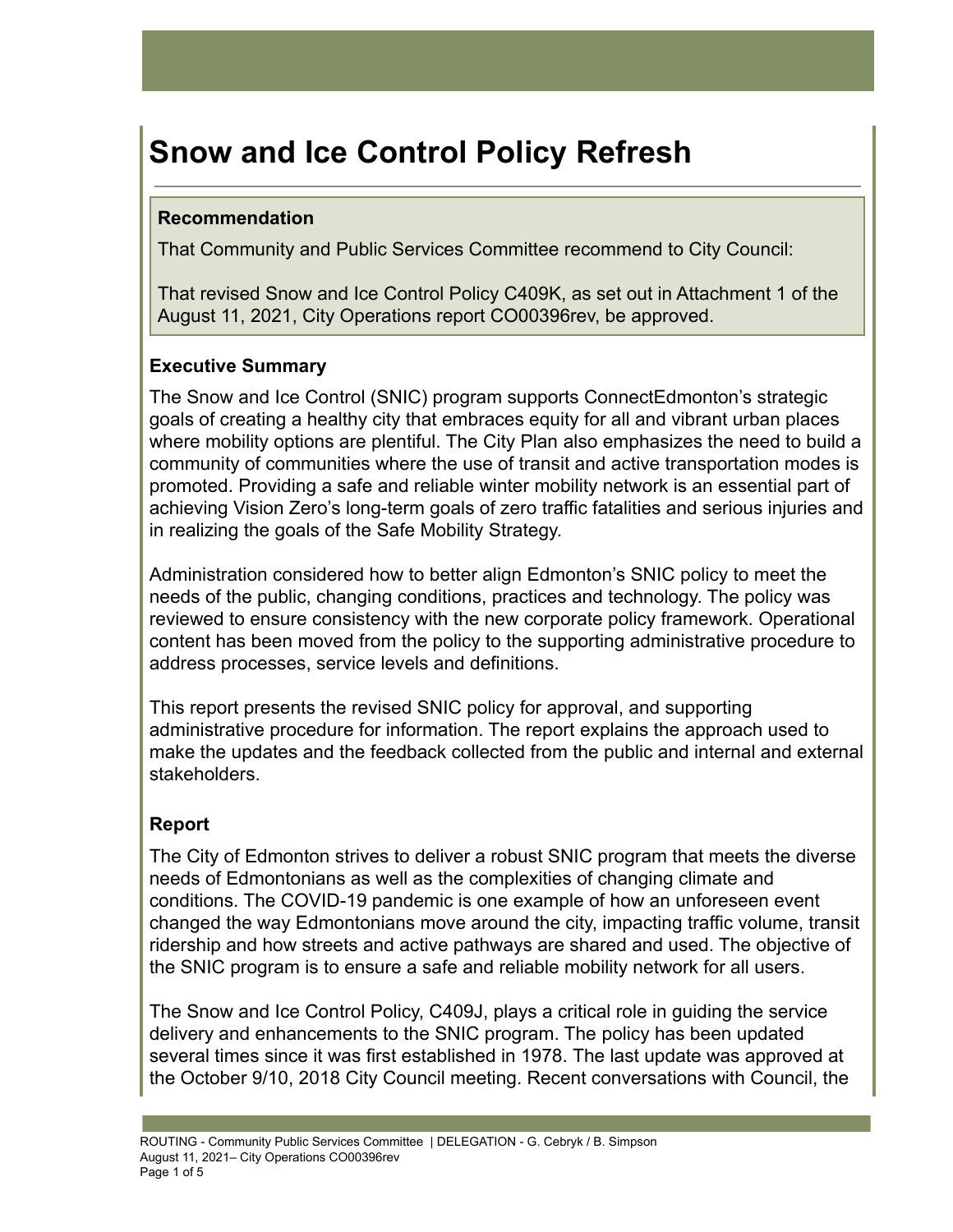public and stakeholders emphasized the need for the policy to better reflect current processes and public expectations. At the August 17, 2020 City Council meeting (City Operations report CR\_7694rev), Administration committed to reviewing and developing a modernized, outcome-based SNIC policy.

An audit of the SNIC program, conducted in 2020, highlighted several opportunities to improve the SNIC policy and program. At the February 11, 2021 Audit Committee meeting (Office of the City Auditor report OCA00338 and City Operations report CO00180), Administration accepted all 12 recommendations made by the Auditor, including a review and update of the SNIC policy.

In 2020, some enhancements were made to the SNIC program including more frequent winter maintenance in residential areas, introduction of a citywide parking ban, and implementation of 12-hour shifts for operational staff. Given the mild winter season in 2020-21, the benefits associated with these changes were not fully realized. As a result, additional service level changes are not being recommended in this policy update.

### **SNIC Policy Refresh Approach**

The refreshed SNIC policy is consistent with the new corporate policy framework. The new template includes key outcomes and guiding principles based on which program decisions will be taken. Operational content has been moved from the policy to a supporting administrative procedures document to enable Administration to be more agile and responsive to changing conditions and the needs of the public.

The approach used to update the SNIC policy and create the administrative procedures involved:

- Aligning the outcomes and terminology with corporate goals and plans such as the City Plan and the Safe Mobility Strategy and Design and Construction Standards.
- Adding clarity based on public and stakeholder feedback as well as the SNIC audit findings.
- Referring to snow and ice control policies/guidelines of other winter cities like City of Calgary, City of Toronto, City of Ottawa and City of Winnipeg as well as organizations like Transportation Association of Canada for examples on how policies are written and communicated.
- Seeking input from the front line staff for SNIC program as well as teams throughout Administration such as Edmonton Transit Service, Safe Mobility, Building Great Neighbourhoods, ENVISO, City Planning, Community Standards and Social Development.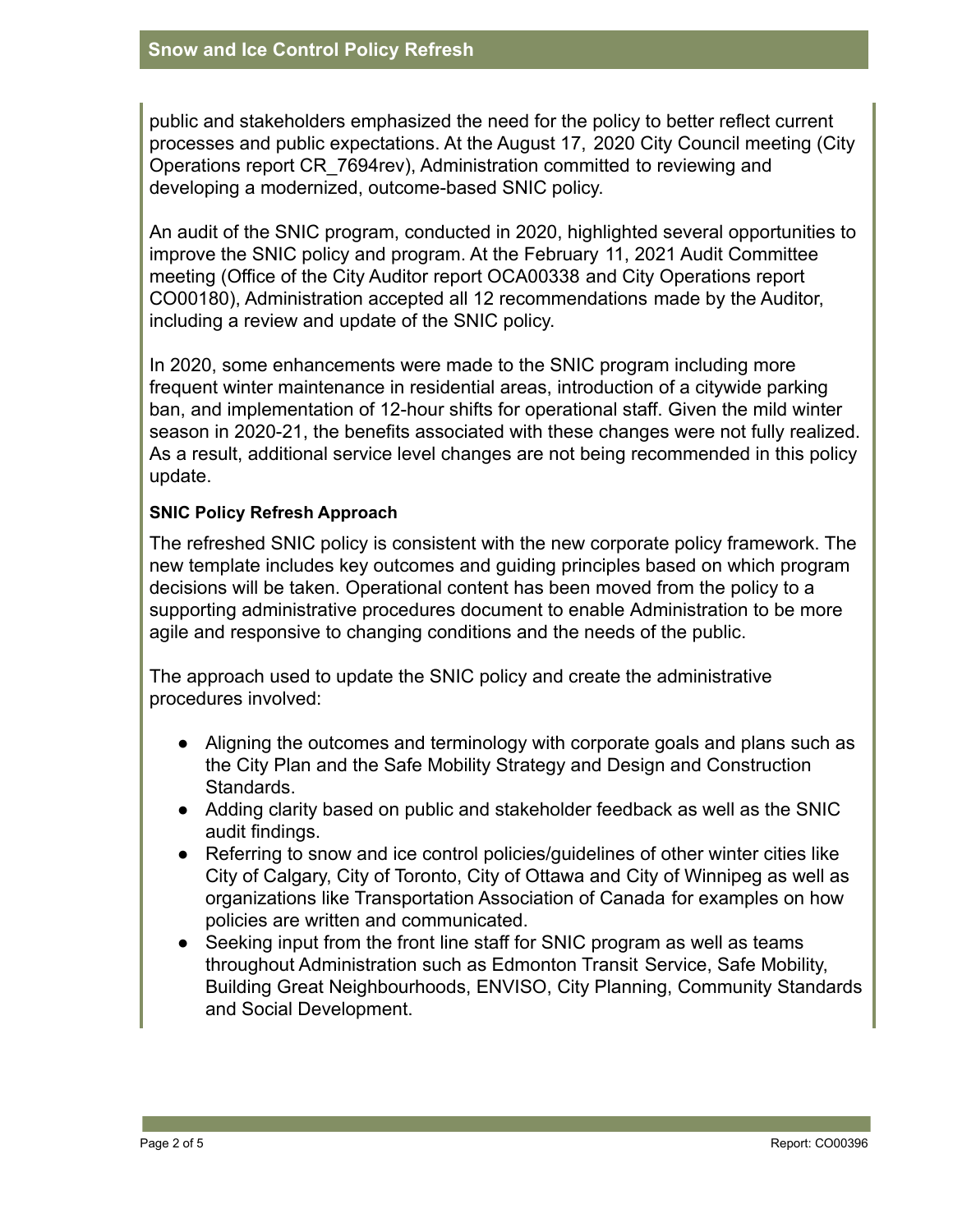#### **Proposed Policy and Administrative Procedure**

The following list highlights specific changes being proposed to SNIC Policy C409J:

- Updating the Policy Statement to clearly identify and explain the three key outcomes of the SNIC policy - 'Safety,' 'Reliability' and 'Connectivity'.
- Updating the Policy Statement to emphasize accessibility for users of all modes of travel and replace the goal of preventing 'accident and injury' with 'collisions, slips, falls and injury' to be more inclusive.
- Adding and explaining the five Guiding Principles ('Operational Excellence', 'Environmental Stewardship', 'Equity', 'Shared Responsibility' and 'Public Awareness and Understanding') which will guide decision making and service levels for the SNIC program.
- Identifying the corporate outcomes that the SNIC policy serves to achieve ('Movement of People and Goods' and 'Public Safety').
- Moving all other operational content to the SNIC Administrative Procedure.

The draft SNIC Administrative Procedure (Attachment 2) provides a detailed overview of the procedures, service levels and definitions associated with the SNIC program. Administrative procedures support the delivery of the policy, are under the authority of the City Manager, and do not require formal Council approval. Key highlights include:

- Creating two distinct categories within the current priority hierarchy system to clearly identify snow clearing service levels for 'Roadways and Goods Movement Network' and 'Active Pathways and Public Amenities Network'.
- Carefully using and defining different terms to ensure clarity and consistency throughout the document such as the terms 'Snow Clearing', 'Snow Removal', 'Blading', 'Bare Pavement', 'Arterial Roadways', 'Business Districts', 'Shared Pathways', 'Windrows', 'Protected Bike Lanes' and 'Painted Bike Lanes'.
- Adding clarity around the parameters of when snow will be cleared or removed from different types of mobility networks such as how and when residential areas will be cleared, when a parking ban will be announced, when snow will be removed from business districts or when a windrow will be cleared by the City.
- Adding service levels for inventory which were not previously stated in the policy such as 'Culs-de-sac', 'Shared Streets' and 'Pedestrian Only Streets'.
- Adding details on processes which were previously missing in the policy or not aligned with operational practices such as 'Windrow Encroachment', 'Material Application', 'Community Sandbox', 'Parking Ban' and 'Public Inquiries'.

#### **Financial Implications**

Given that there are no significant service level changes being proposed with the SNIC policy refresh, no considerable financial impacts are anticipated. The enhancements made in the 2020-21 winter season involving more frequent residential maintenance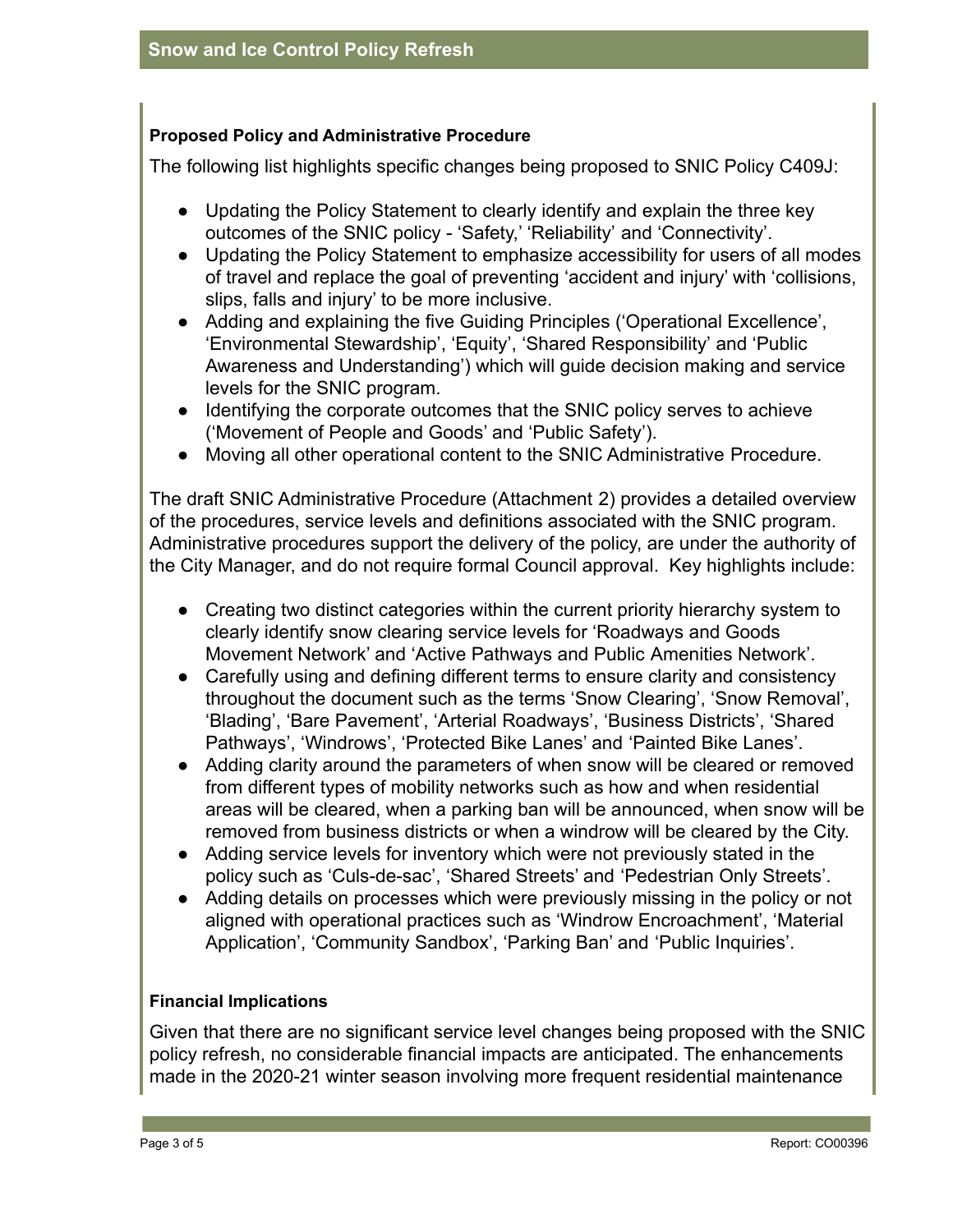and cul-de-sac clearing will be absorbed within the existing SNIC program budget for the upcoming winter season. Based on the results of the 2021-22 winter season, any additional budget requests may be brought forward in 2022.

# **Public Engagement**

With no major service level changes identified in the policy, Administration used a focused approach to get insights on the revised draft SNIC policy and administrative procedure:

- Input was collected from key stakeholder groups such as Edmonton Federation of Community Leagues (EFCL), Urban Development Institute (UDI), Canadian Home Builders Association (CHBA), Business Improvement Areas (BIAs) and the Accessibility Advisory Committee (AAC).
- Public feedback was leveraged from past engagements conducted in 2019 (Residential Snow and Ice Control and Winter Walkways Symposium) and 2020 (Parking Ban Survey) when the public was engaged heavily on a variety of SNIC program elements.

A summary of how this feedback was used to inform the revised SNIC policy is outlined in Attachment 4.

## **Next Steps**

Subject to City Council approval of the revised policy, Administration will:

- Update internal guidelines and manuals to ensure consistency with the revised SNIC policy and administrative procedure.
- Ensure Edmontonians are informed about what service levels will be on roads and pathways, as identified in the updated Snow and Ice Control Policy, as well as requirements for moving vehicles during citywide parking bans through a robust communications plan.
- Continue work on addressing the recommendations from the SNIC audit with collaboration from teams across the City as well as front line staff.
- Complete the public facing map for Active Pathways similar to the interactive map for Roadways currently on edmonton.ca/SafeTravels.
- Continue work on GPS installation in snow and ice equipment and a text messaging service for snow and ice related notifications to the public.
- Complete development of a temporary location at the Ellerslie Integrated Facility to support SNIC operations starting next winter season.